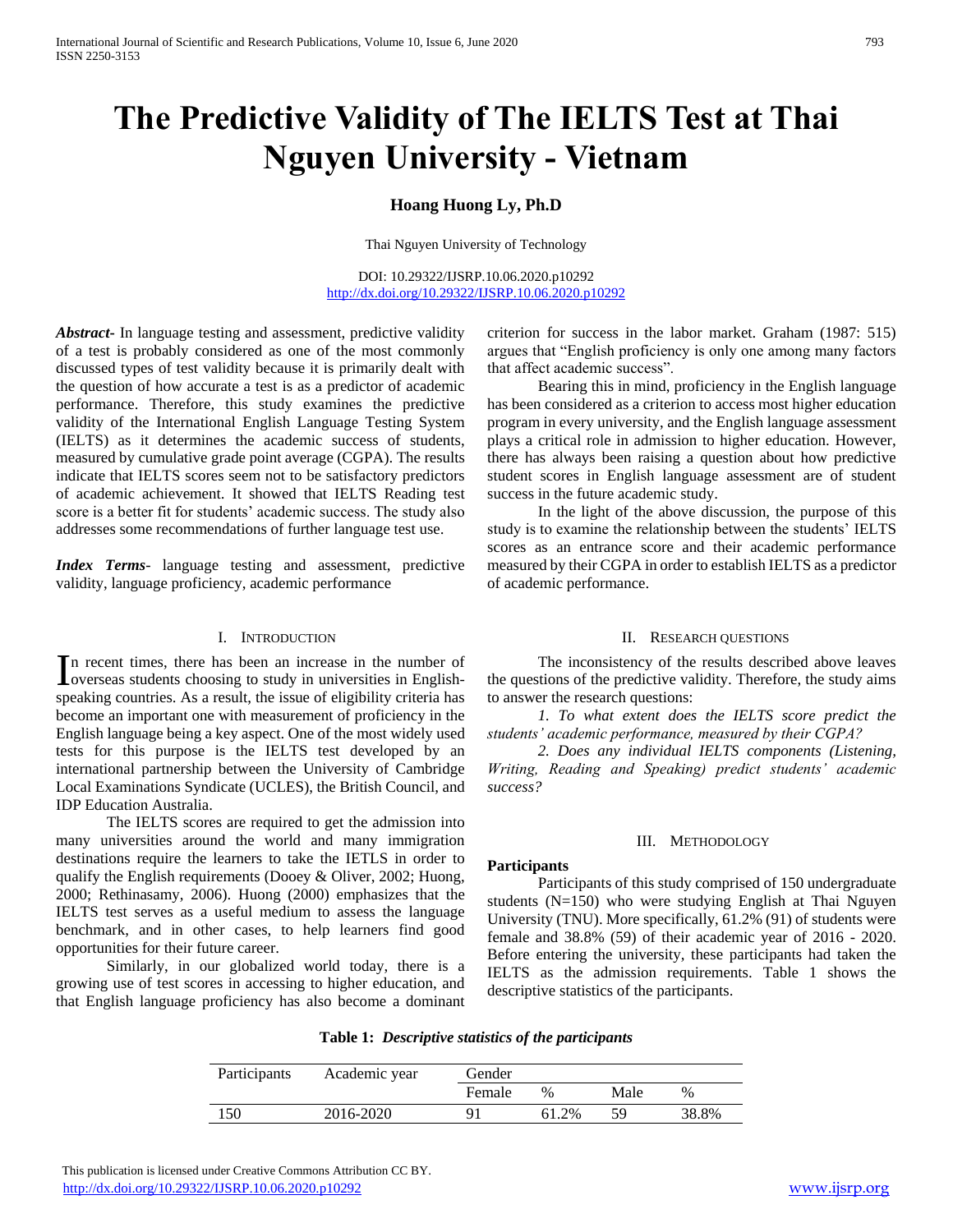# IV. DATA COLLECTION

 In attempting to establish IELTS as a predictor of academic performance, 150 students' IELTS entrance scores, first term average (GPA1), second term average (GPA2) and cumulative grade point average (CGPA) in the school year 2016- 2020 were collected from university database.

 Regarding the grading systems, Vietnamese educational system has implemented a common grading with both 10 point scale and 4 point scale. Firstly, students' typical grades are given in a course under 10 point scale, then converted into letter grade (from highest to lowest: A, B, C, D, and F) and 4 point scale. The grade A is excellent, D is below average, and anything less than a D is by definition failure. Table 2 presents the grading system used for students.

| <b>Average 10 point scale</b> | Grade | <b>Meaning</b>       | <b>Band</b> |
|-------------------------------|-------|----------------------|-------------|
| $8.5 - 10$                    |       | Excellent            | 4.0         |
| $7.0 - 8.4$                   | в     | Good                 | 3.0         |
| $5.5 - 6.9$                   | C     | Average              | 2.0         |
| $40 - 5.4$                    |       | <b>Below Average</b> | 1.0         |
| $0 - 3.9$                     | F     | Failing              |             |

## **Table 2:** *Coding of numerical marks and letter grades*

 Students' cumulative grade point average is then calculated based on the average of the grade points per the credits that students have just taken from their semesters. Total points for semesters

 $=$  CPGA for the whole academic year of each student Total credits for semesters

#### V. DATA ANALYSIS

 Data analysis was carried out in two stages. The first stage is to provide the results of the students' scores on IELTS as a whole and the scores on CGPA and this is accompanied by the results of the scores on each component of the IELTS. The results in the forms of descriptive and also bivariate statistics would be

able to provide an overall picture of the performance of the students in all the measures used in the study.

 For the second stage of the analysis, a stepwise multiple regressions were carried out in order to determine which of the IELTS components proved to be the best predictor of academic achievement as measured by CGPA. Predictor variables such as students' overall IELTS scores, scores on components of IELTS were analyzed against students' GPA1, GPA2, CGPA which were used as dependent variables.

#### VI. RESULTS

 Figure 1 shows the distribution of students' grades according to their IELTS band.



*Figure 1. Distribution of students' IELTS scores (N =150)*

 In general, Figure 1 shows that four IELTS components were mainly distributed towards the grades C, B and D. On the other hand, IELTS students' results were slightly distributed towards the left with the grade A and the right with the grade F. A closer observation of these grade categories show that most of the students (43.7% and 40.8% respectively) obtained the average (grade C) and good (grade B) in the reading component as compared to other components. In contrast, only minority the students, ranging from 1% to 3.9%, were able to achieve the grade excellent A. The results also show that a small percentage of the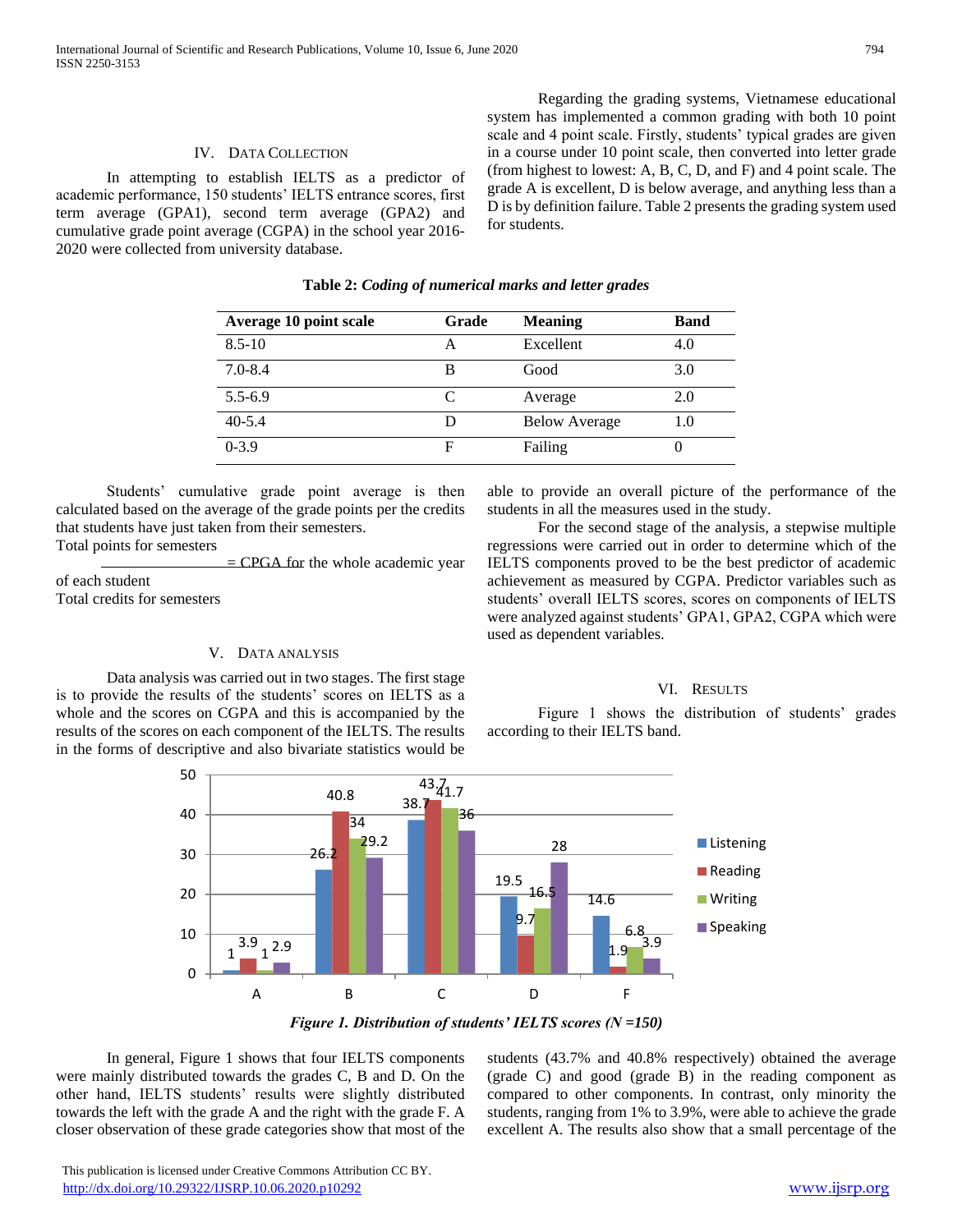students, ranging from 1.9% to 14.6%, failed the course, especially the failures in the listening component were the highest with 14.6%

 In order to enrich the status of students' performance on IELTS, the descriptive statistics results for the IELTS were

|                        | Min | Max | Mean  | SD    | Number |
|------------------------|-----|-----|-------|-------|--------|
| <b>IELTS</b> overall   | 3.0 | 6.5 | 6.084 | .8508 | 150    |
| <b>IELTS</b> Listening | 2.0 | 5.5 | 5.791 | 1.550 | 150    |
| <b>IELTS</b> Reading   | 3.0 | 6.5 | 5.505 | 1.147 | 150    |
| <b>IELTS</b> Writing   | 3.0 | 6.0 | 6.087 | 1.291 | 150    |
| <b>IELTS</b> Speaking  | 3.0 | 6.5 | 5.961 | 1.364 | 150    |

**Table 3:** *Descriptive statistics results for the IELTS scores (N =150)*

the school year 2016-2020.

 As can be shown from Table 3, the minimum IELTS overall score obtained by 150 students was Band 4.0 while the maximum was Band 6.5. On average, the students scored 6.084 in the IELTS, showing that the sample as a whole seems to satisfy the level of English required for academic study at undergraduate at universities.

 As for the students' four IELTS component scores, it can be noted that, the minimum for Reading, Writing and Speaking components got the same Band 3.0 while the lowest Band 2.0 was for Listening Component. The maximum for both Speaking and Reading components are the highest with Band 6.5, followed closely for Listening and Writing components at Band 8.5. On the averaged mean score, the highest mean score ( $M = 6.087$ , SD = 1.291) was for Writing Component while the lowest was accounted for Reading Component with the mean score of 5.505. The means for the rest of the components were all above 5.5. Table 4 shows the descriptive statistics students' academic performance.

calculated. Table 3 shows the means and the standard deviations of the IELTS overall score and CGPA scores of 150 students in

**Table 4:** *Descriptive statistics for GPA1, GPA2 and CGPA (N =150)*

|                 | Min  | Max | Mean  | SD.   |
|-----------------|------|-----|-------|-------|
| GP1             | 6. 1 | 8 7 | 6.893 | .9357 |
| GP <sub>2</sub> | 57   | 8.7 | 7.005 | .4306 |
| CGPA            |      | 8.5 | 6958  | 5735  |

 As can be seen from Table 4, for first semester, the minimum score was Band 6.1 while the maximum was Band 8.2. On average, the students achieved GPA1 of 6.893. Similarly, the minimum in the second semester was Band 5.7 meanwhile the maximum was Band 8.7. On average, the students scored GPA2 of 7.005.

 Last but not least, the minimum for the academic performance of the first whole year was Band 6.1 while the maximum was Band 8.5. On the averaged mean score, the students obtained CGPA of 6.958. As mentioned earlier, the highest grade assigned for grading system used at the university is 10.0 (see Table 4), therefore the sample with the averaged mean of 6.958 reveals that students as a whole perform standardly well their academic achievement.

 In attempt to establish the IELTS as predictor of academic performance, correlation between test scores was calculated. According to Garrett and Woodworth (1958:122), "correlation method is used to examine the relationship of one variable to another" and that 'correlation is simply a measure of mutual association between two variables' (p. 180).

 As all these references indicated above, Pear Correlation was run to investigate the relationship between the IELTS overall score and its component scores and CGPA obtained by 150 students.

 First of all, the correlation coefficient between the IELTS component scores and CGPA was computed to give a rich descriptive picture of the relationship between the variables.

|  |  | Table 5: Correlations between the IELTS components and CGPA $(N = 150)$ |
|--|--|-------------------------------------------------------------------------|
|--|--|-------------------------------------------------------------------------|

| <b>CGPA</b>            |             |              |             |      |  |
|------------------------|-------------|--------------|-------------|------|--|
| <b>IELTS</b> Listening | .150        |              |             |      |  |
|                        | $(p=0.129)$ |              |             |      |  |
| <b>IELTS</b> Reading   |             | .354**       |             |      |  |
|                        |             | $(p = 0.01)$ |             |      |  |
| <b>IELTS</b> Writing   |             |              | .187        |      |  |
|                        |             |              | $(p=0.058)$ |      |  |
| <b>IELTS</b> Speaking  |             |              |             | .133 |  |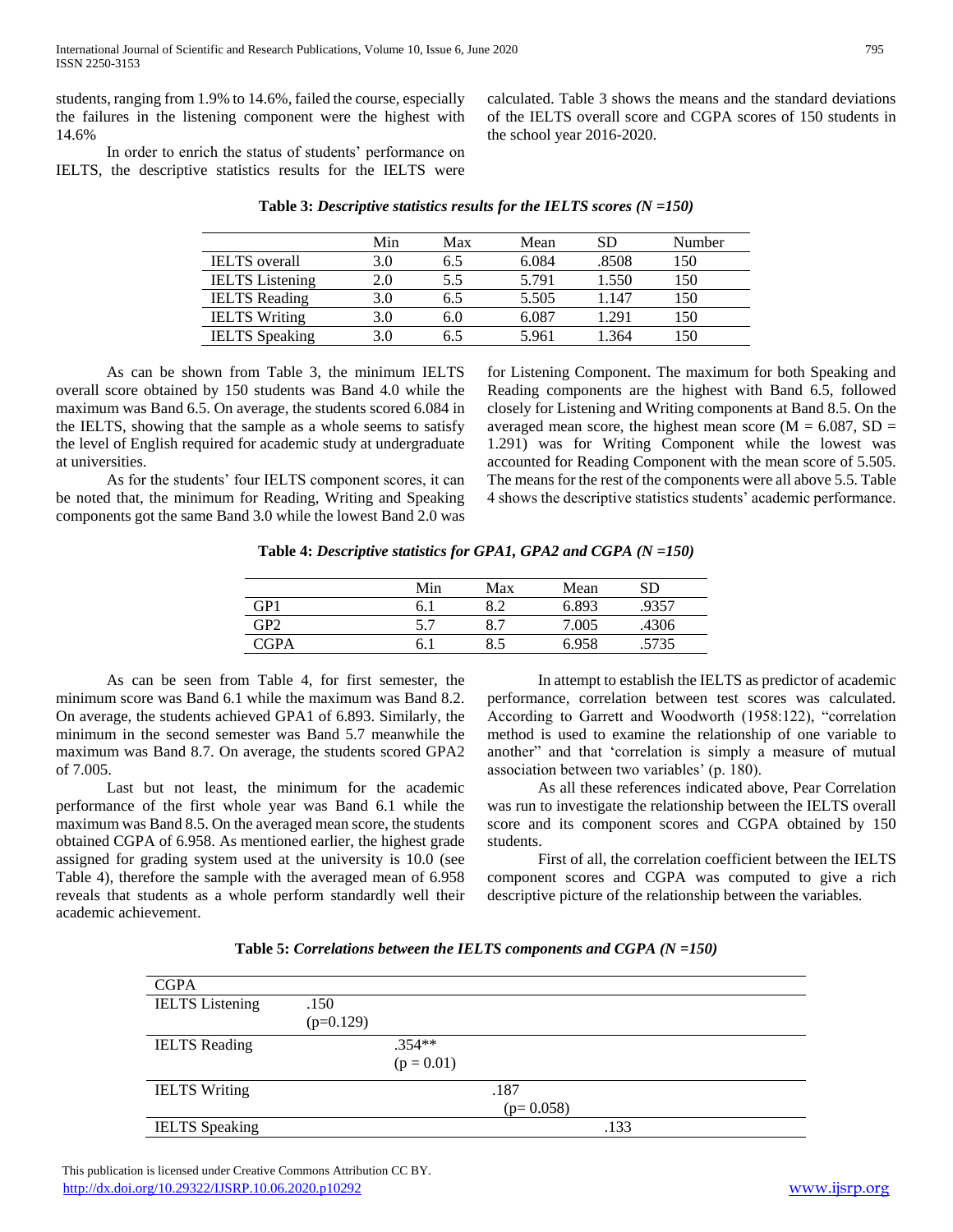|                      | (p=0.179)  |
|----------------------|------------|
| <b>IELTS</b> Overall | $.323**$   |
|                      | $(p=.002)$ |
|                      |            |

*\*\* Correlation is significant at the 0.01 level (2 tailed) \* Correlation is significant at the 0.05 level (2 tailed)*

 The noteworthy point from Table 5 is that insignificant correlations between Listening ( $r= 0.150$ ,  $p=0.129$ ), Writing ( $r=$ 0.187,  $p = 0.058$ , Speaking (r= 0.133, p=0.179) and CGPA. However, the correlations between IELTS Reading and CGPA; IELTS overall score and CGPA have a slightly better predictive value than the others. More specific, the highest correlation is the correlation between Reading and CGPA with the r value of 0.354, then followed closely by the correlation between IELTS overall and CGPA (r= 0.323, p=.002).

 Table 6 shows correlations between the IELTS Components, overall band score and GPA1, GPA2.

|                        | GPA1       | GPA <sub>2</sub> |  |
|------------------------|------------|------------------|--|
| <b>IELTS</b> Listening | .042       | .243             |  |
|                        | $(p=.671)$ | $(p=.013)$       |  |
| <b>IELTS</b> Reading   | $.305**$   | $.379*$          |  |
|                        | $(p=.002)$ | $(p=.001)$       |  |
|                        |            |                  |  |
| <b>IELTS</b> Writing   | .127       | .105             |  |
|                        | $(p=.203)$ | $(p=.038)$       |  |
| <b>IELTS</b> Speaking  | .037       | .175             |  |
|                        | $(p=.713)$ | $(p=.077)$       |  |
| <b>IELTS</b> Overall   | $.237*$    | $.287**$         |  |

**Table 6:** *Correlations between IELTS scores and GPA1, GPA2 (N=150)*

*\*\* Correlation is significant at the 0.01 level (2 tailed)* 

*\* Correlation is significant at the 0.05 level (2 tailed)*

 Table 6 generally shows that correlations between each IELTS component scores and GPA1, GPA2 range from the lowest of 0.105 to the highest of 0.379). In specific, high scores on the Reading and overall band scores tend to associate with high scores on GPA1 and GPA2, but the association seems to decrease with GPA1 as compared to GPA2. The similar thing also occurs to the Writing and Speaking however, none of the statistically significant correlations was found between Writing and GPA1, GPA2 as well as between Speaking and GPA1, GPA2.

 These results are satisfying in light of what Alderson, Clapham and Wall noticed "... in predictive validity studies, it is common for test developers and researchers to be satisfied when they have achieved a coefficient as low as 0**.**3" (Alderson, Clapham & Wall, 1995: 182). Furthermore, previous predictive validation studies (Criper & Davies, 1988; Graham, 1987) suggest that 0.30 is as high a correlation as can be expected when doing the research on the predictive validity. Furthermore, a typical standardized regression coefficient of around 0.3 was common among many of these studies (Elder, 1993; Ferguson and White, 1993; Cotton and Conrow, 1998; Hill et. al, 1999; Kerstjens and Nery, 2000).

 As all these references indicated above, it can be assumed that there is some evidence supporting for the predictive validity of the IELTS in which the correlation between IELTS overall band score and CGPA; the correlations between Reading component

and GPA1, GPA2, CGPA (see Table 5 and 6). Therefore, Reading Component of the IELTS is only the best significant predictor of students' academic success.

 As mentioned, the correlations between IELTS overall, subtest scores with GPA1, GPA2 and CGPA imply that there is a small correspondence between performance on the test and students' academic performance for this study. To confirm this correspondence, in the second stage of the analysis, a stepwise regression was carried out. Regression analysis refers to "a broad class of statistical techniques that are designed to study the relationship between a criterion (or dependent variable), *Y*, and one or more predictors (or independent variables), *X*1, *X*2,…,*X*" (Tatsuoka, 1997: 648). Indeed, many researchers used regression analysis to conduct the relationship of their English language proficiency tests with academic performance measured by CGPA (Feast, 2001, Karakaya & Tavsancil, 2008; Kucuk, 2001; Sar, 2008).

 In the light of the references above, in this confirmatory stage, the key independent variables were IELTS components and overall band score while students' academic performance measured by CGPA was used as a dependent variable. The purposes of this stage are to confirm the findings in the first stage as well as to prove the best predictor of academic achievement as measured by CGPA. Table 7 shows R square, and β weight of the IELTS components and overall score with CGPA.

This publication is licensed under Creative Commons Attribution CC BY. <http://dx.doi.org/10.29322/IJSRP.10.06.2020.p10292> [www.ijsrp.org](http://ijsrp.org/)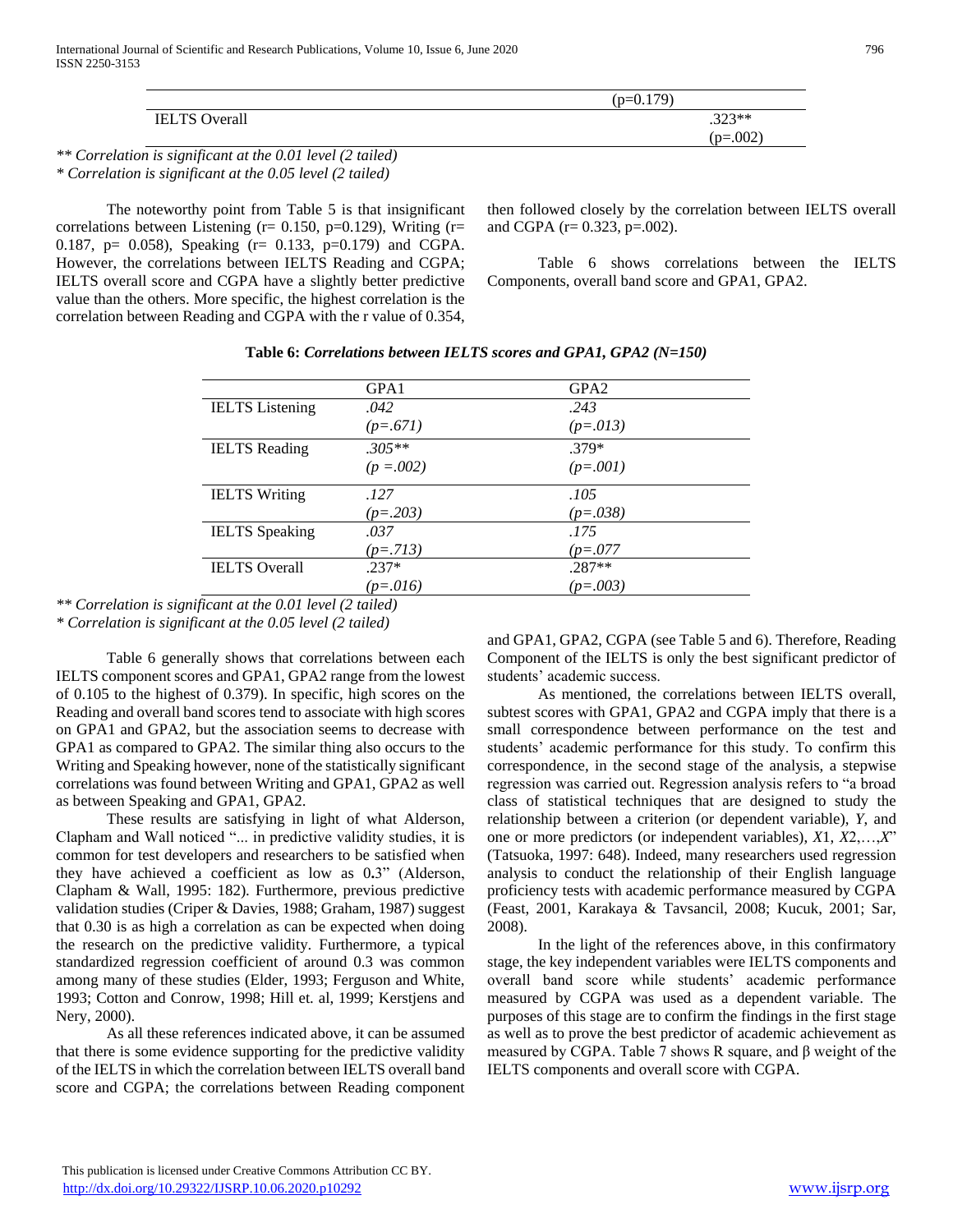| <b>Predictor</b>           |      | R2   | t-value | Sig. |  |
|----------------------------|------|------|---------|------|--|
| <b>IELTS</b> Listening     | .042 | .023 | 1.529   | .129 |  |
| <b>IELTS</b> Reading       | .129 | .112 | 3.566   | .001 |  |
| <b>IELTS</b> Writing       | .062 | .035 | 1.916   | .058 |  |
| <b>IELTS</b> Speaking      | .042 | .018 | 1.352   | .179 |  |
| <b>IELTS</b> overall score | 153  | 092  | 3.195   |      |  |

**Table 7:** *Regression analysis results of IELTS components and overall score (N=150)*

*\*\* Correlation is significant at the 0.01 level (2 tailed)* 

*\* Correlation is significant at the 0.05 level (2 tailed)*

 As shown in Table 7, the results of a stepwise multiple regression were not high, R- square ranges from .018 to .112. Among the variables, only Reading component in the IELTS proved to be significant predictor of success in CGPA in which the accounted variance was 11.2%, t=3.566, p=0.01, then followed by the overall score in which variance was  $9.2\%$ , t= 3.195, p=.002. It means that, there were 11.2% and 9.2% of the agreements between Reading component, overall score and their CGPA respectively. In other words, IELTS Reading component and the IELTS overall band score accounted for 11.2% and 9.2% of the variance of success in CGPA, corresponding to a small- to - medium predictive effect of academic performance (Cohen, 1992). In contrast, other components could not be predictors in predicting CGPA achievement by confirming the low correlation of 0.023 for Listening 0.035 for Writing 0.018 for Speaking component and 0.092 for overall band score.

 From the data shown in Table 7, although the IELTS Reading component showed higher predictive evidence than the other three components: Listening, Writing and Speaking, the results were generally weak. Thus, it can be clearly said that the IELTS could not predict CGPA results, or in other words, the IELTS cannot predict the students' academic success.

# VII. FINDINGS AND DISCUSSION

 As all these references indicated above, it can be concluded that there are some existing relationship between the IELTS test scores and CGPA, however these correlations are weak. In specific, the correlation between the IELTS test's overall score and CGPA had a better predictive value than GPA1, GPA2. The IELTS Reading component showed a bit higher predictive evidence than the other three components: Listening, Writing and Speaking. This finding suggests that the IELTS, on the whole, does not predict the students 'academic achievement in a public university in Vietnam.

 This is in line with the conclusions drawn from similar previous studies conducted on the predictive validity of various local English language tests (Davies, 1990; Elder, 1993; Cope, 2011; Hajr, 2014; Lynch, 2000). Though these studies varied in the sample sizes, levels of education, and measures of the standardized language tests and academic achievement, most of them concluded that the correlation between the standardized language tests and academic achievement was weak to moderate, between 0.2 and 0.4. More particularly, Dooey (1999) proved the

 This publication is licensed under Creative Commons Attribution CC BY. <http://dx.doi.org/10.29322/IJSRP.10.06.2020.p10292> [www.ijsrp.org](http://ijsrp.org/)

evident that it has been difficult to find strong predictive relationship between IELTS and students' academic achievement. Similarly, Bẹnlingham (1999) explained for his finding was if these results were conducted with IELTS Band 4.0 and above, the students may have 20% chance of success in their academic performance. This implies that, students who got overall IELTS entrance score of 4.0 and above may perform little bit better their academic susccess. In contrast, it seems to be hard to achieve academic achievement for those who got IELTS entrance below 4.0. Constantly, Benlingham (1999) went on say that only IELTS Band 6.5 and above – the requirement for all university admission "is less likely to be a significant factor in influencing academic success" (p.231).

# VIII. CONCLUSION

 From the correlation results above the IELTS and CGPA have slightly significant relationship. Only Reading component in the IELTS emerged as a satisfactory predictor of the students' academic performance as measured by their CGPA. Based on the findings of the study it is suggested that other components: Writing, Listening and Speaking should be paid more attention in the selection of students who apply for a position in the university. More importantly, in order to build a more comprehensive picture of the relationship between students' English proficiency and their academic success, the educators should take more considerations of other factors which affect on academic performance as well as key influences on the admission criteria.

#### ACKNOWLEDGEMENTS

 This paper is supported by Thai Nguyen University of Technology – Vietnam.

#### **REFERENCES**

- [1] Advi, E. (2003). IELTS as a predictor of academic achievement in a Master's Program. *English Australia Journal*, *26*(2), 42–49.
- [2] Ajibade, A.Y. (1993). Proficiency in English and affective factors as predictors of senior secondary school students' achievement in French (Unpublished doctoral thesis). University of Ibadan, Nigeria.
- [3] Bachman, L. F. (1990). *Fundamental Considerations in Language Testing*, Oxford, UK: Oxford University Press.